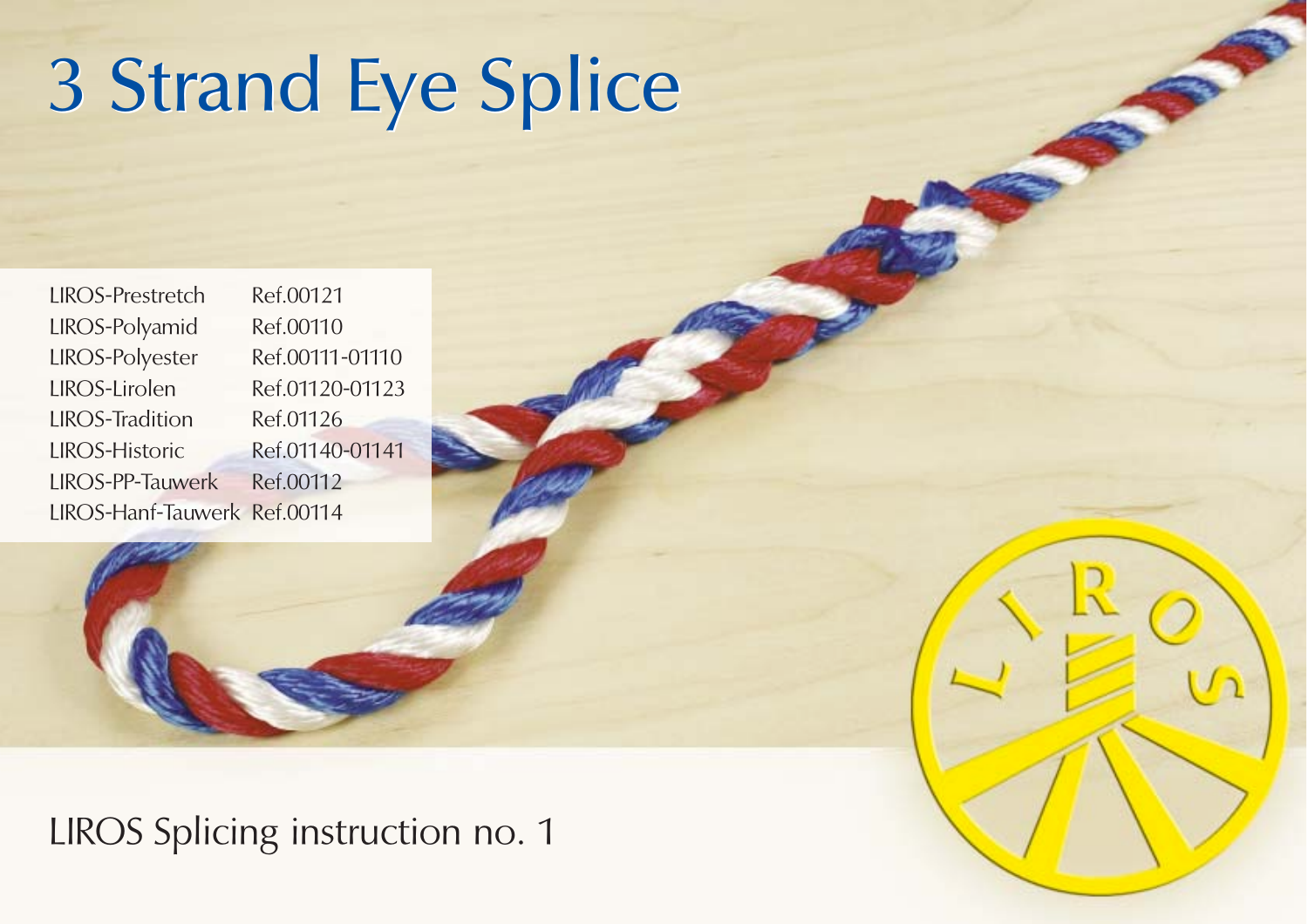

Tools needed (Tape only for natural fibre ropes).

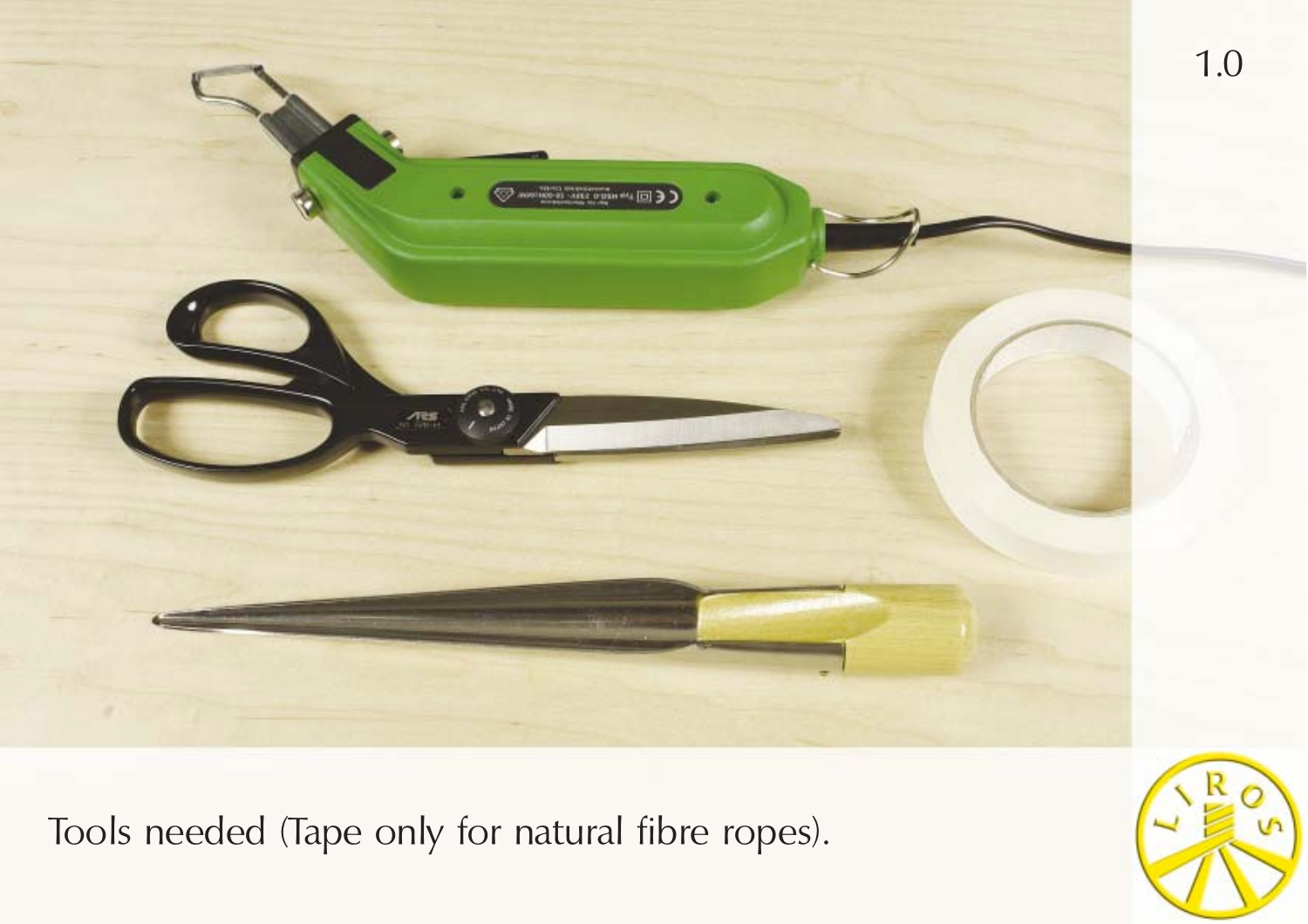

Rope that has been cut by heat knife is opened by levering the swedish fid.

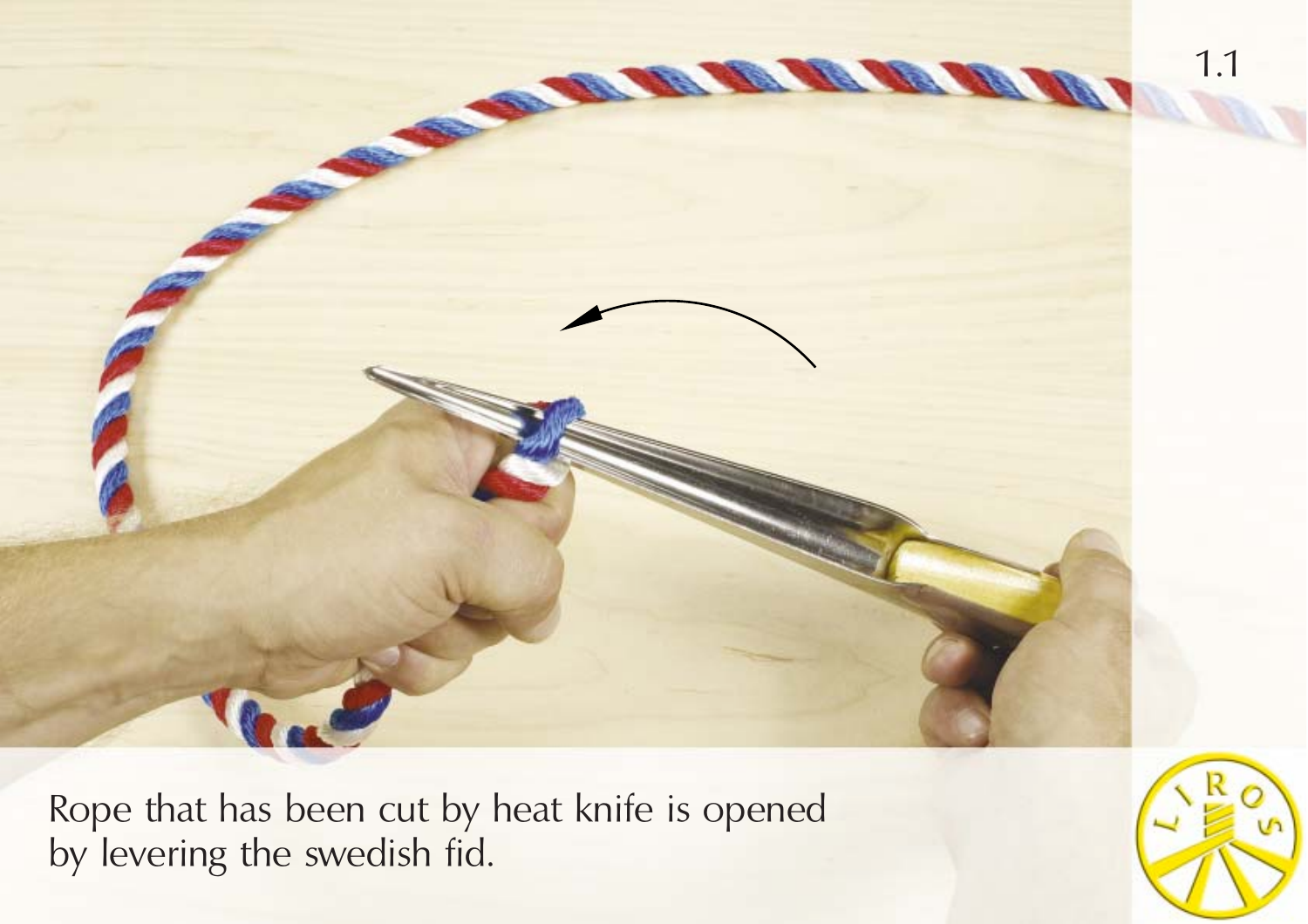Once the rope has been unlaid tape up the individual strands to stop them from unravelling.

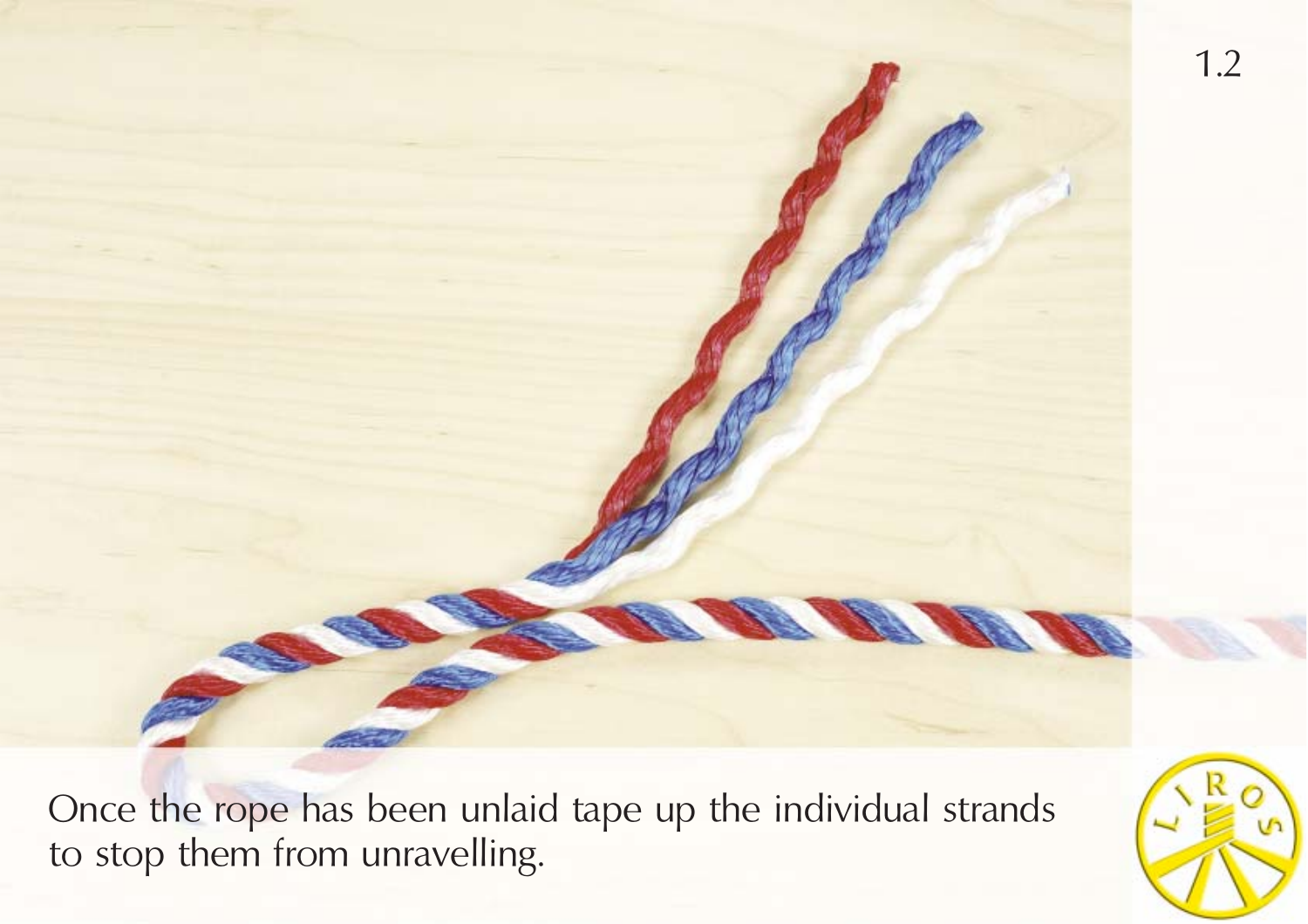

Measure the size of the loop required and lay the strand closest to the rope over the top of the standing rope.

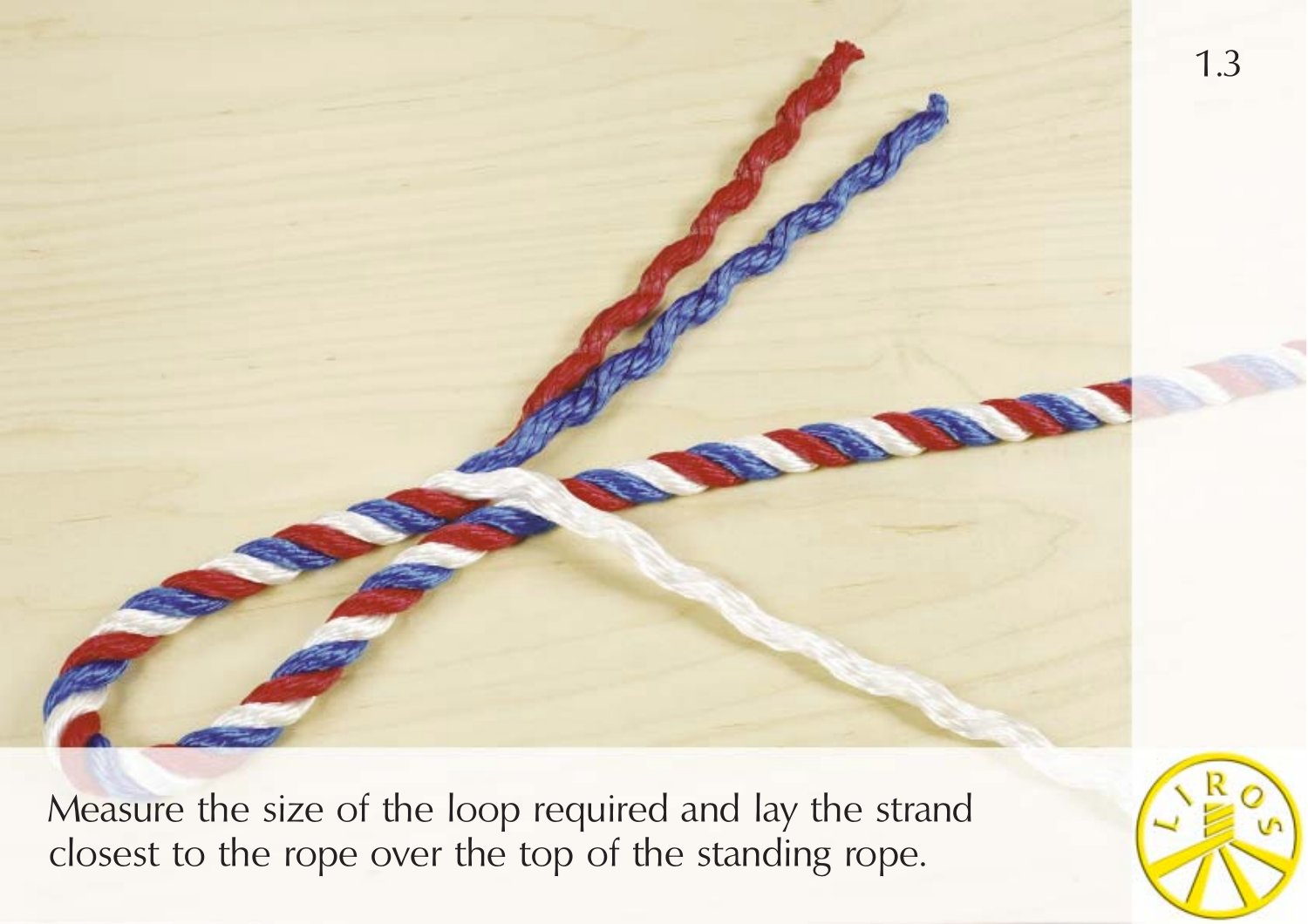

Insert the fid under the top strand.

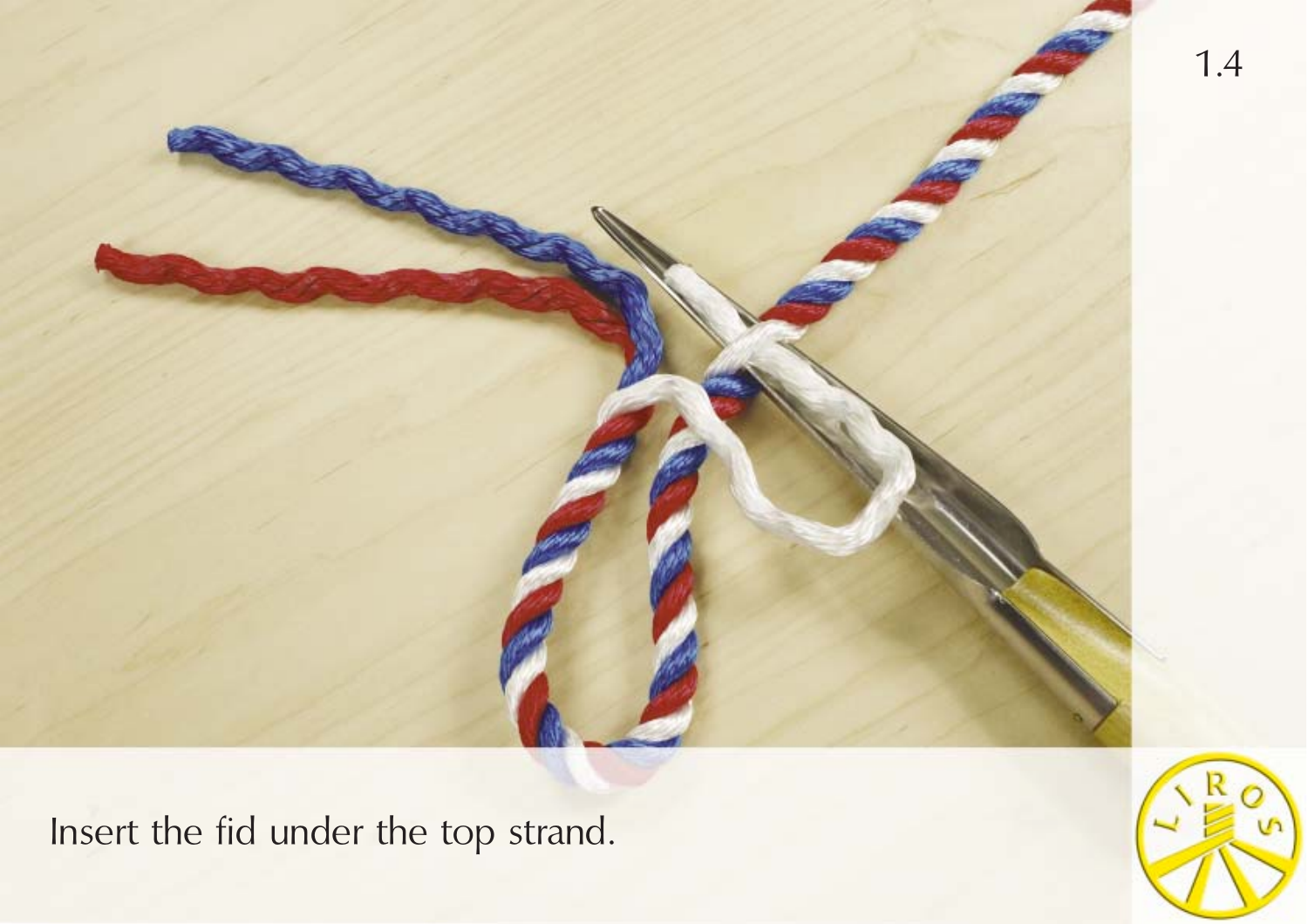

Feed the strand originally laid over the standing part of the rope under the top strand.

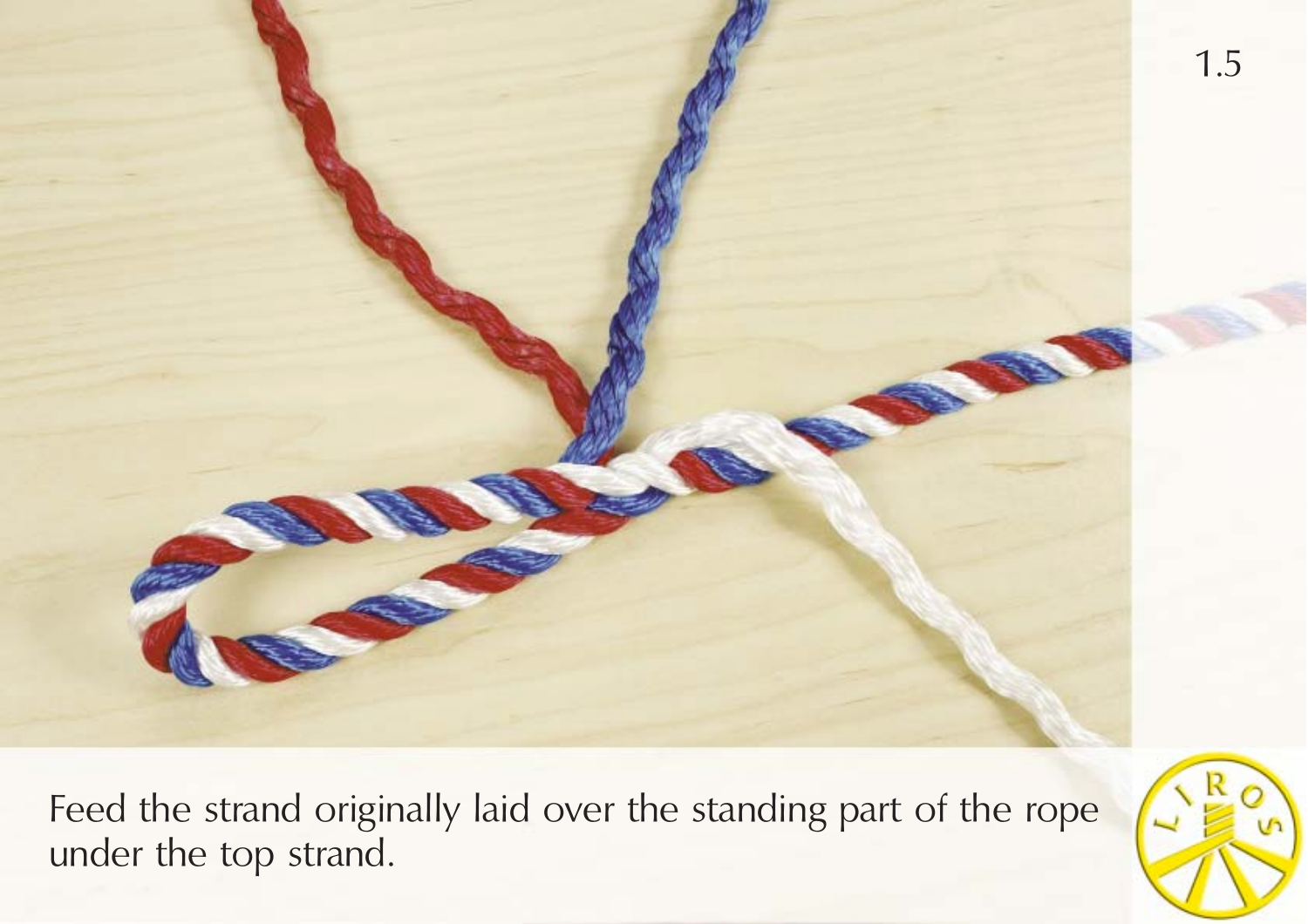

Now push the second strand underneath the preceding one.

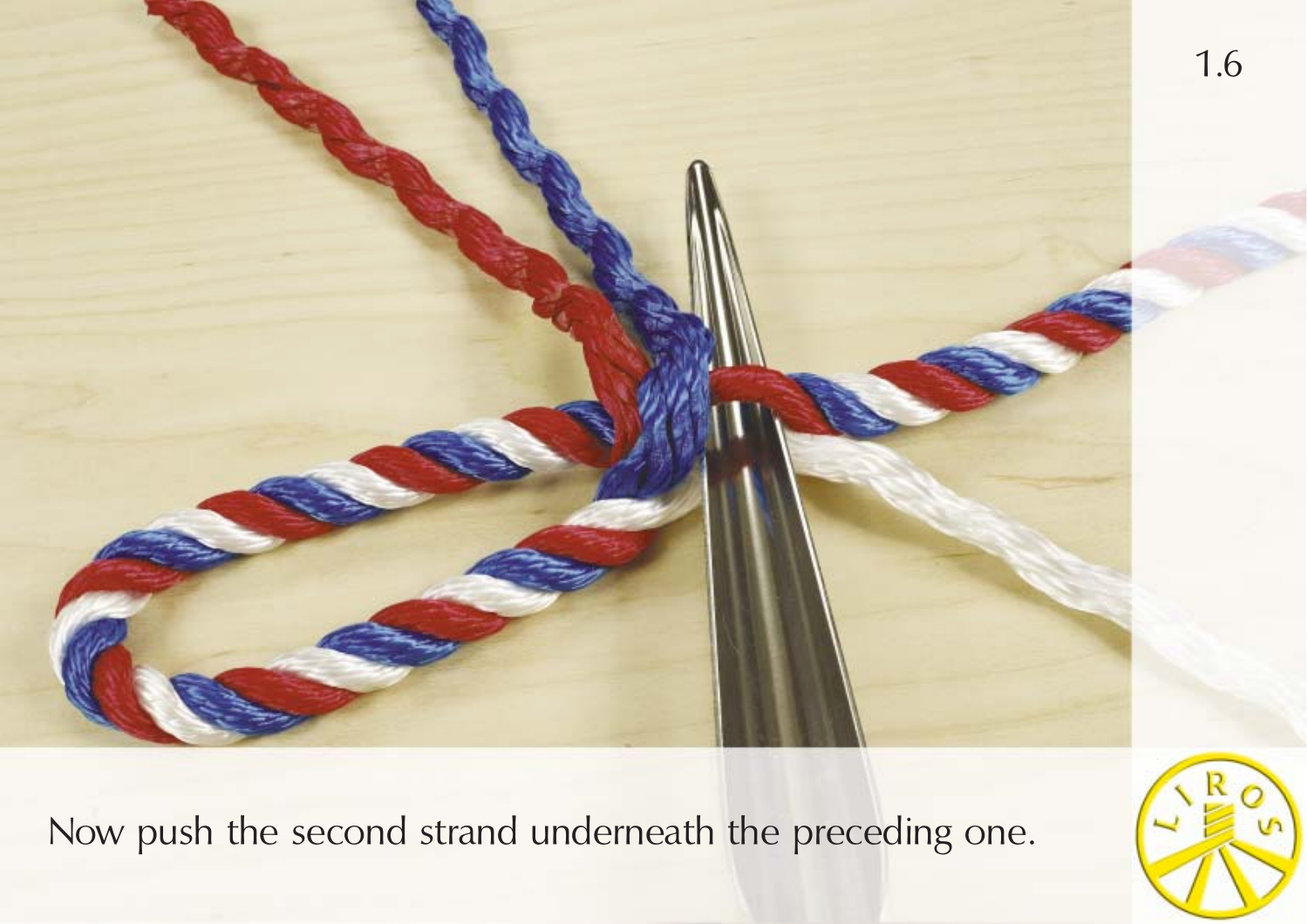

Photo showing the second strand being pushed through.

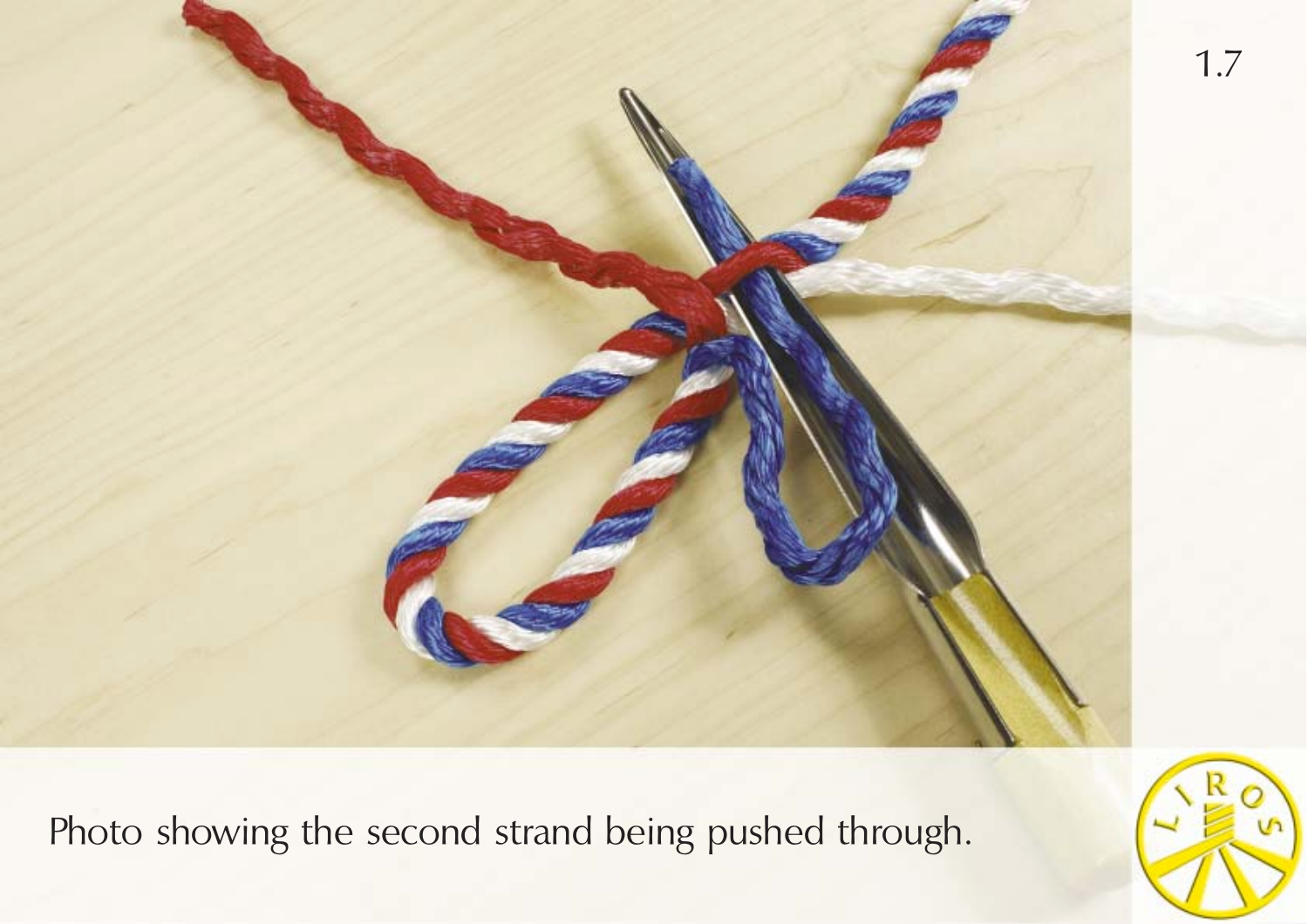

Photo showing the second strand pulled through.

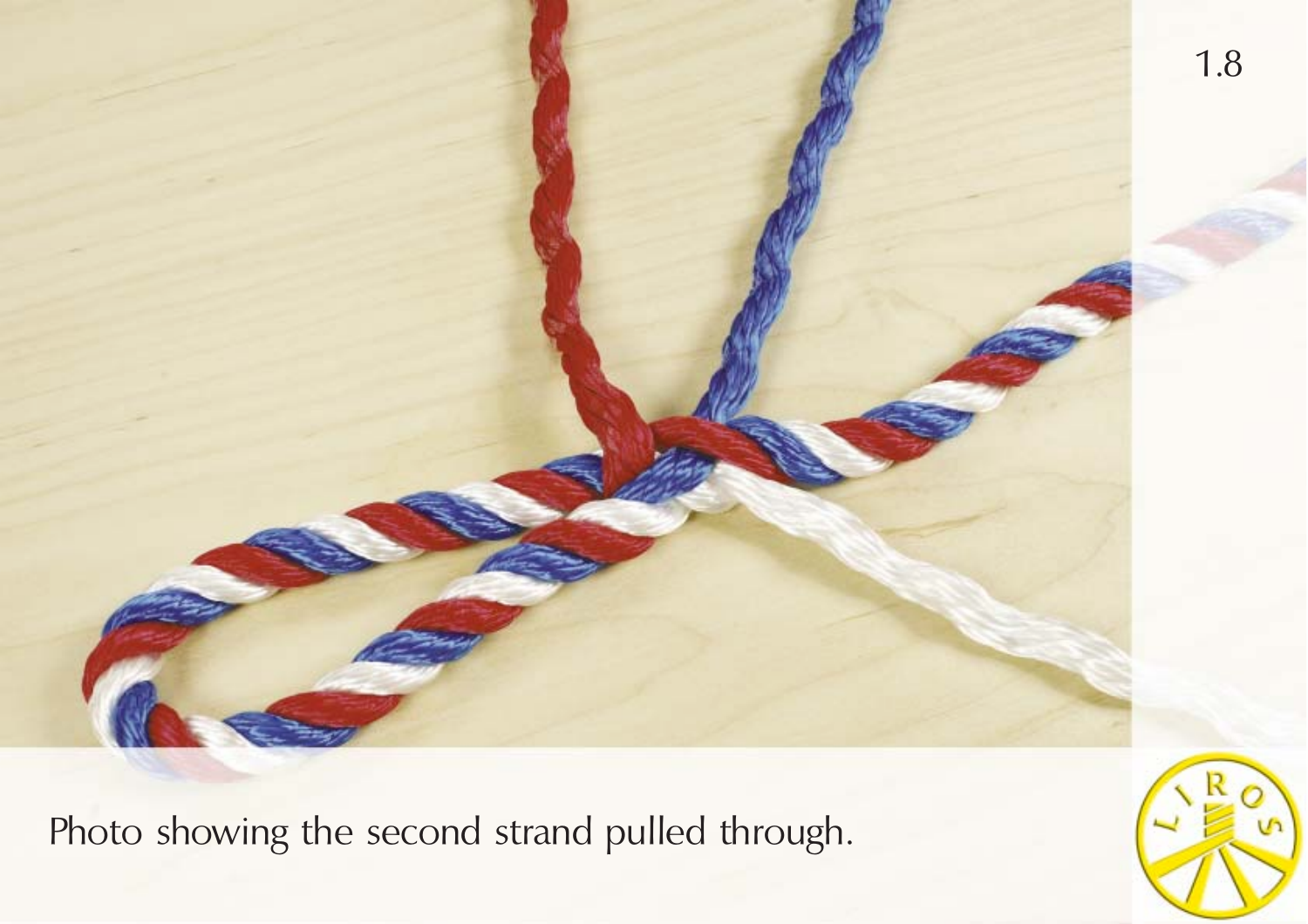

Put the third strand through the eye (not possible when splicing a thimble).

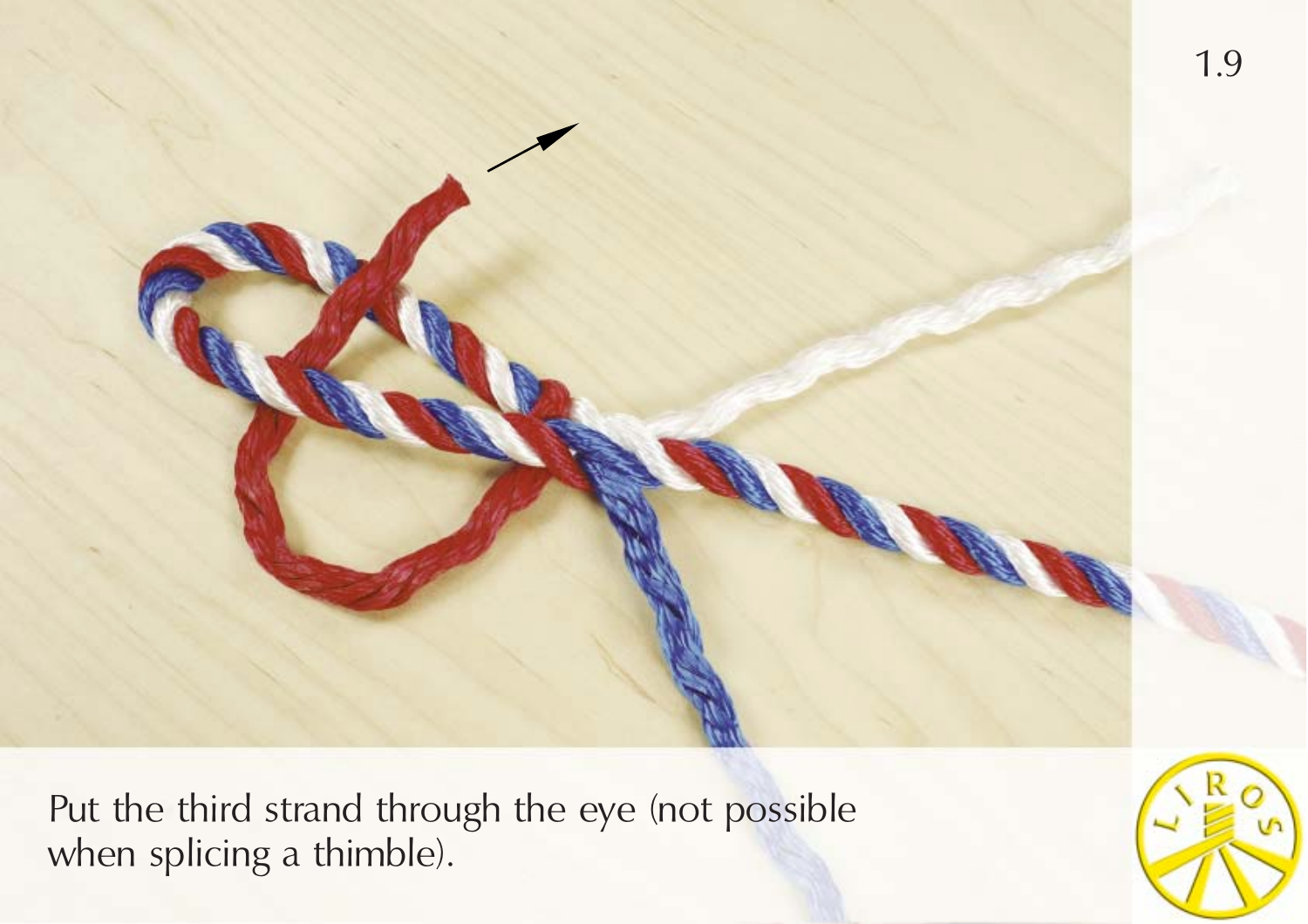

The third strand is fed through.

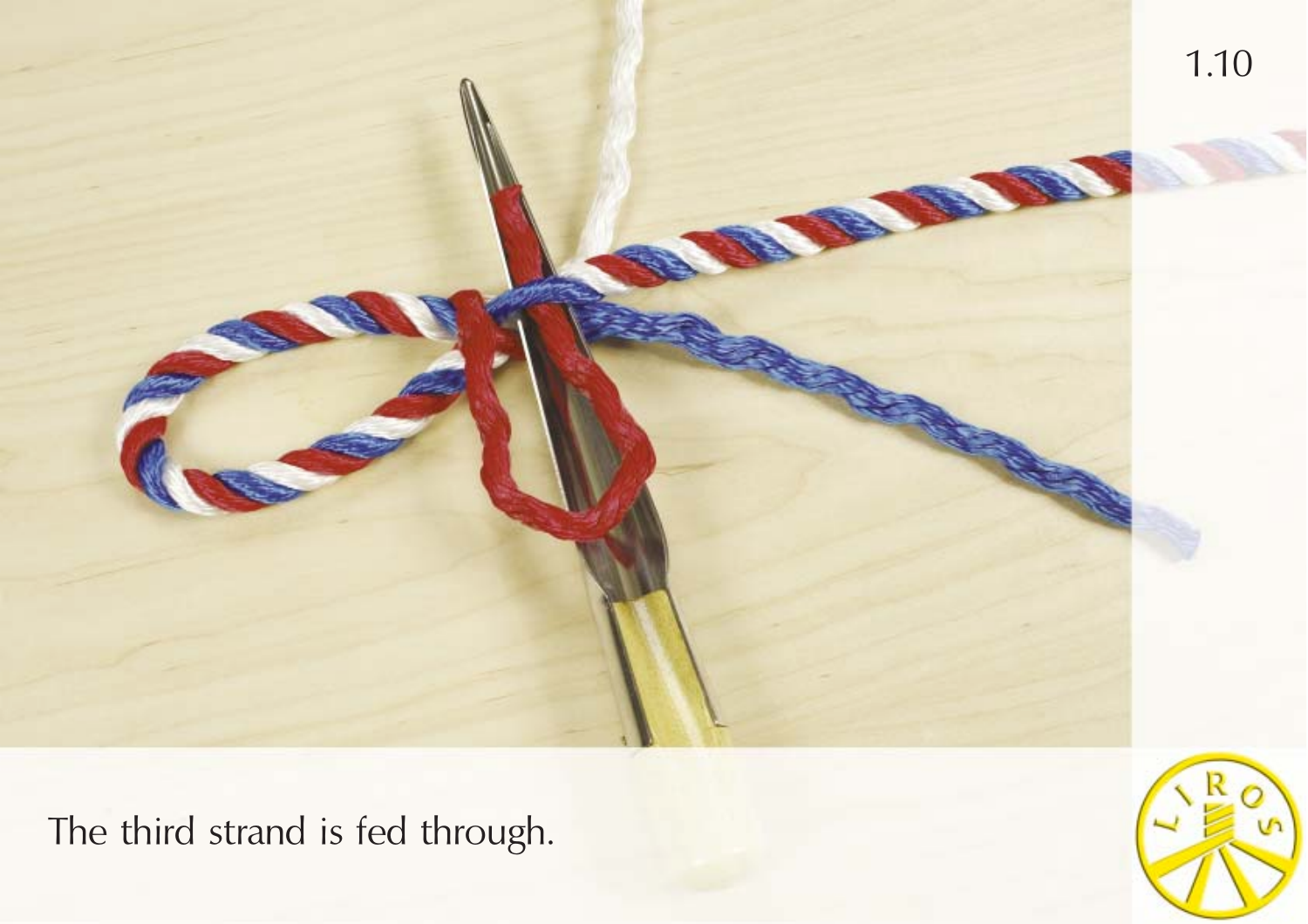

Photo showing the splice after the first round of tucks. The three strands should be level after each round.

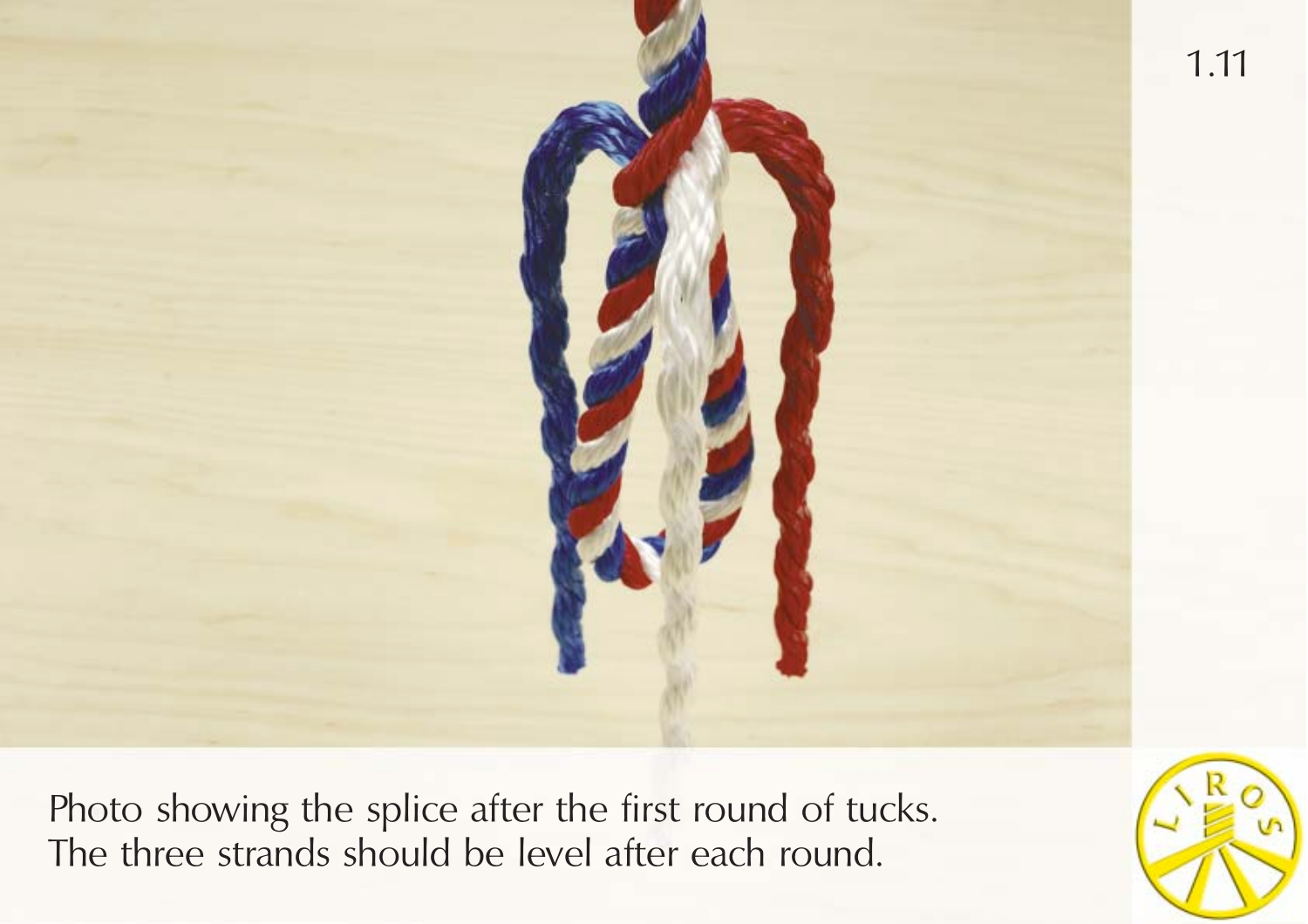

Three further tucks ar made in turn. Here one strand is tucked through over one strand and underneath the next one.

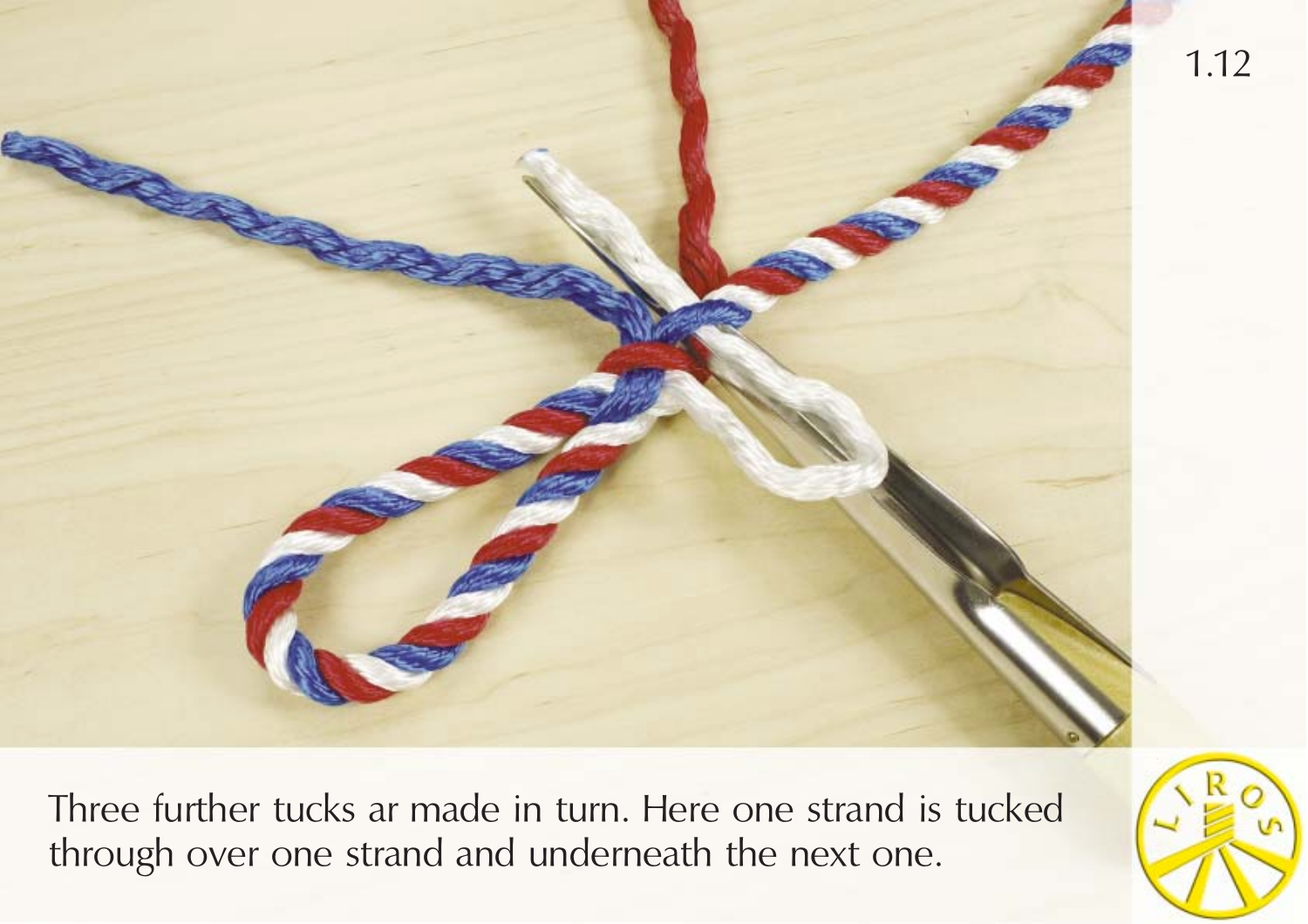

Photo showing the first strand having been pulled through for the second time.

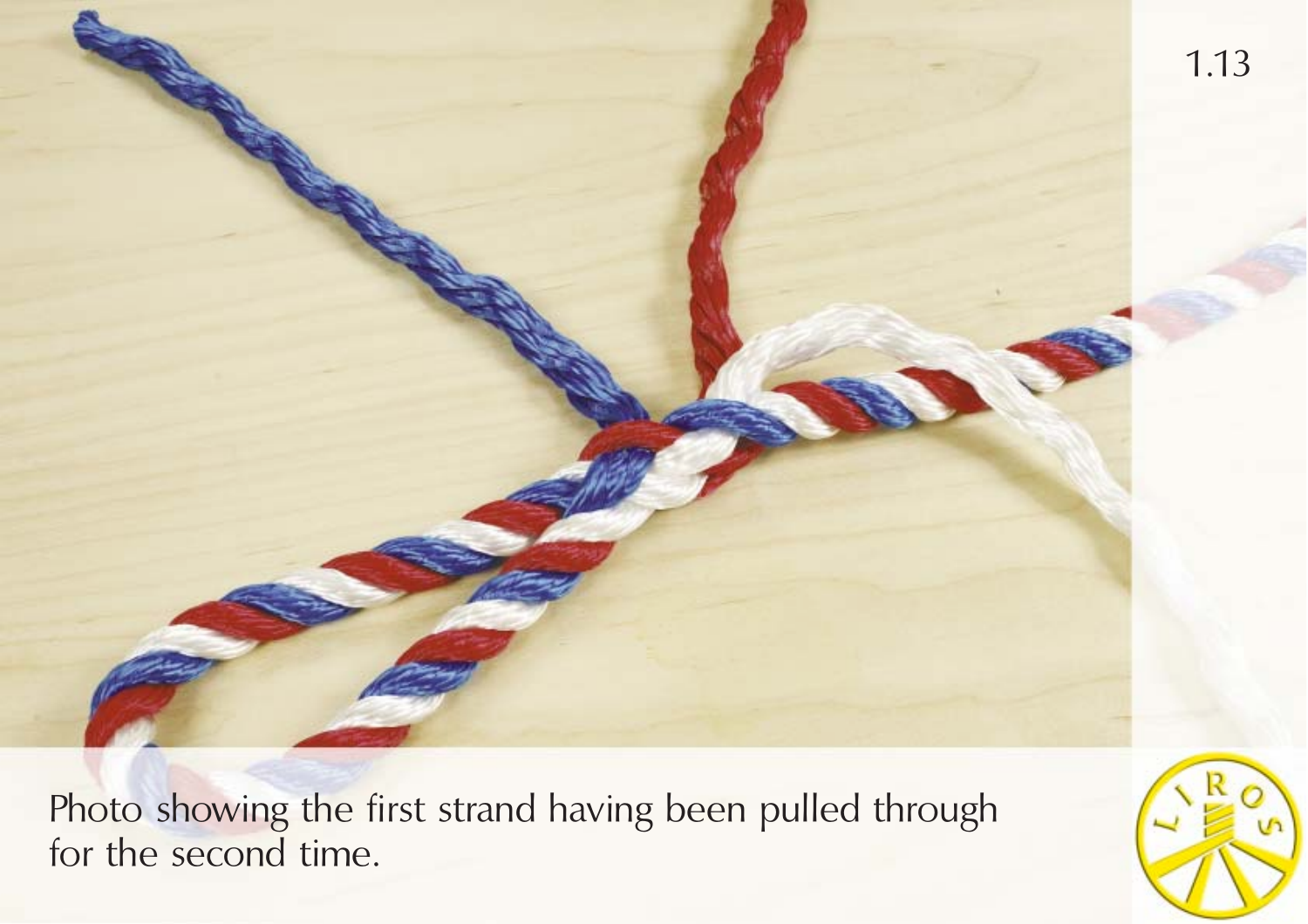1.14

For rope of greater diameter than 14 mm on the third row of tucks each strand should be reduced in diameter by 50 %.

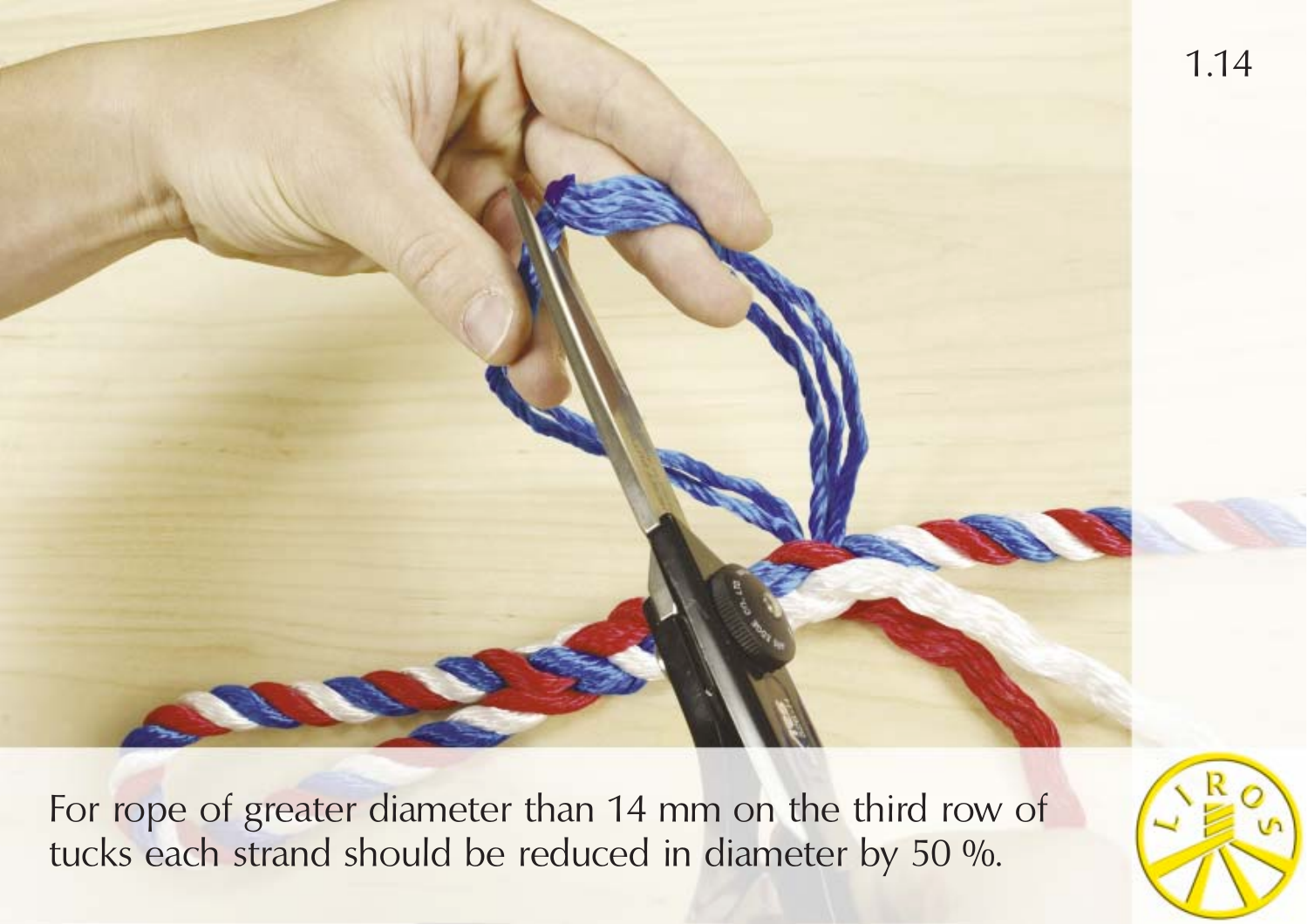

With the reduced strand make one more round of tucks.

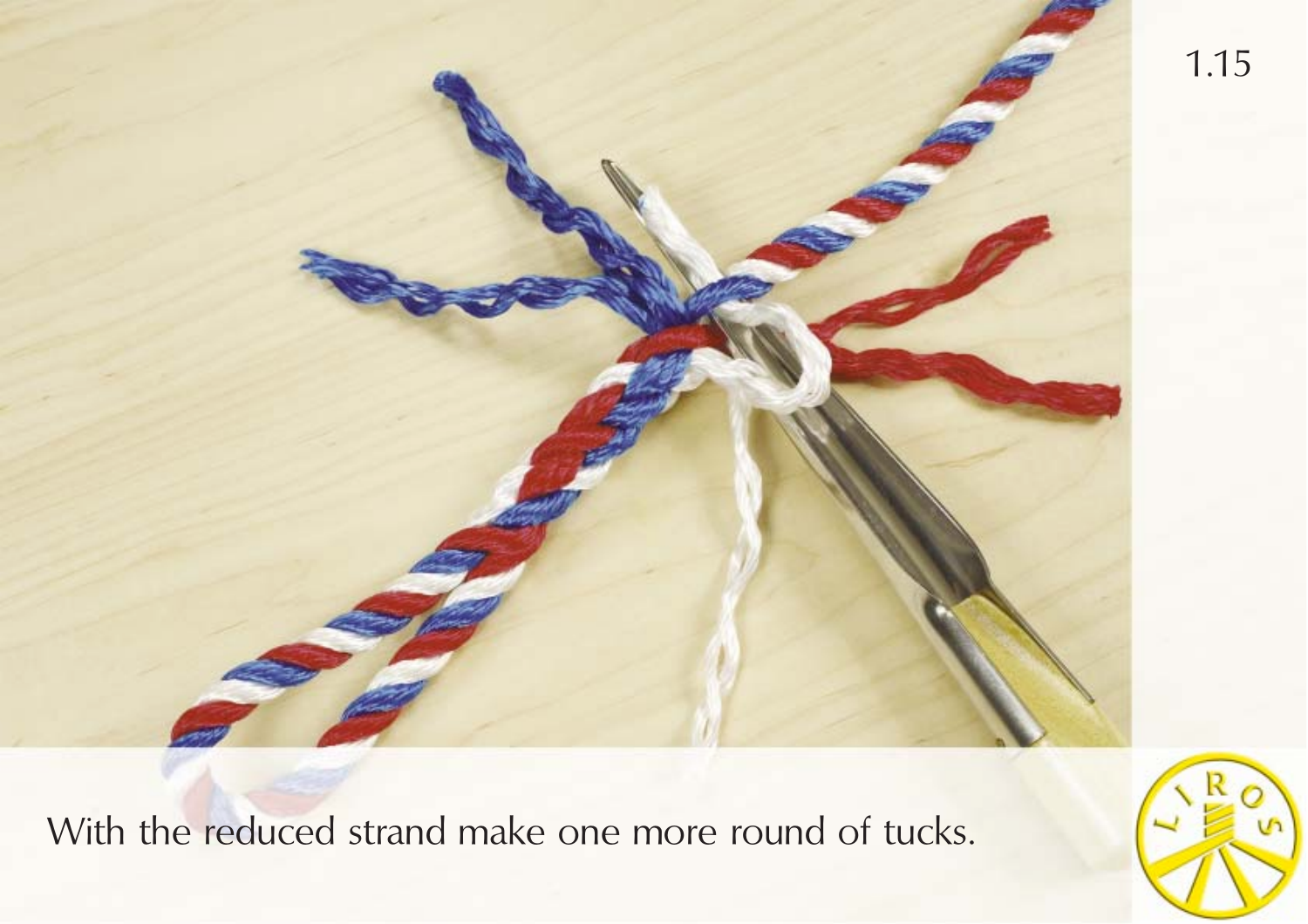

Photo showing the splice after a round of tucks using the reduced size strands.

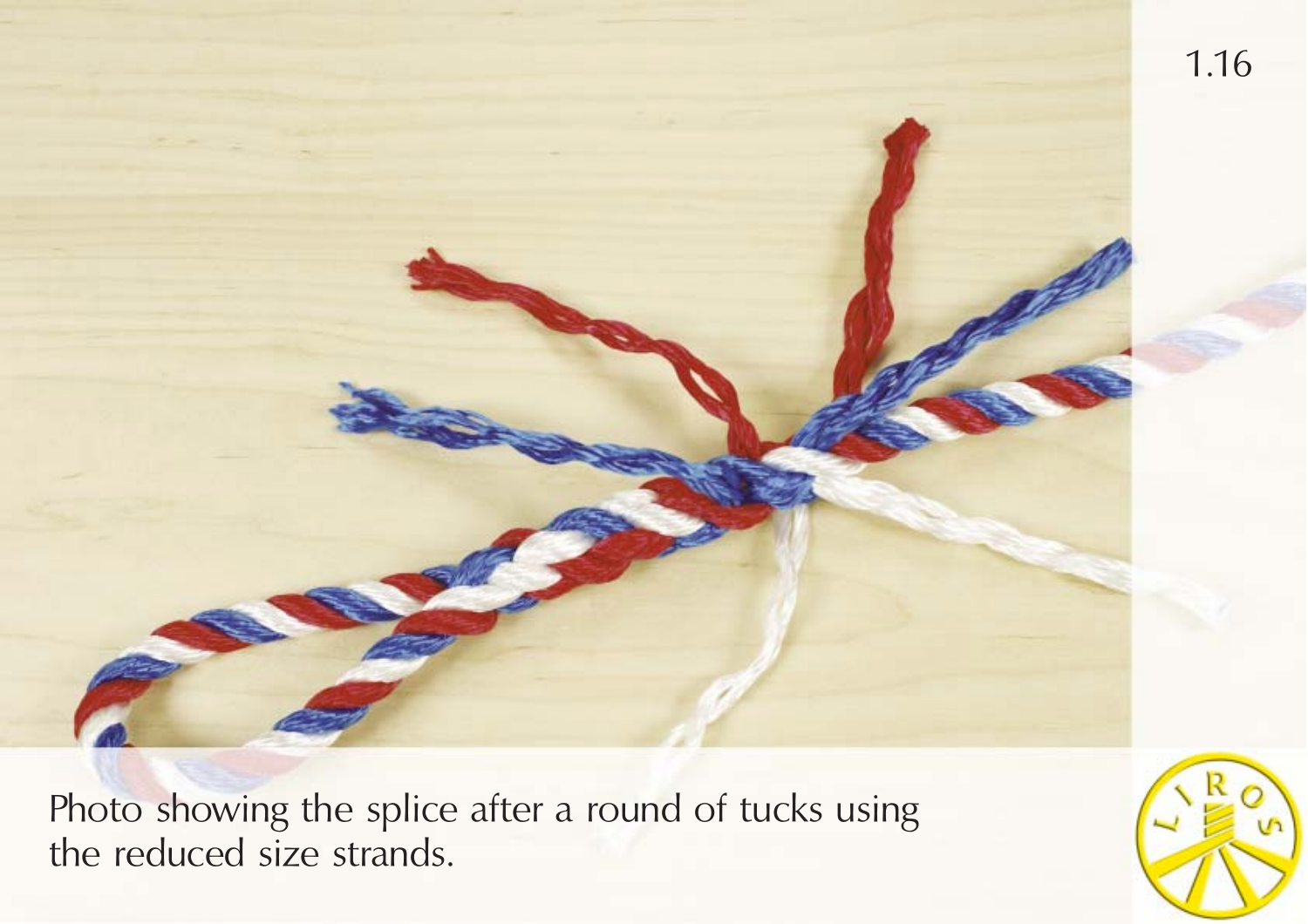

Trim the end of the strands leaving approx. 3 mm protruding.